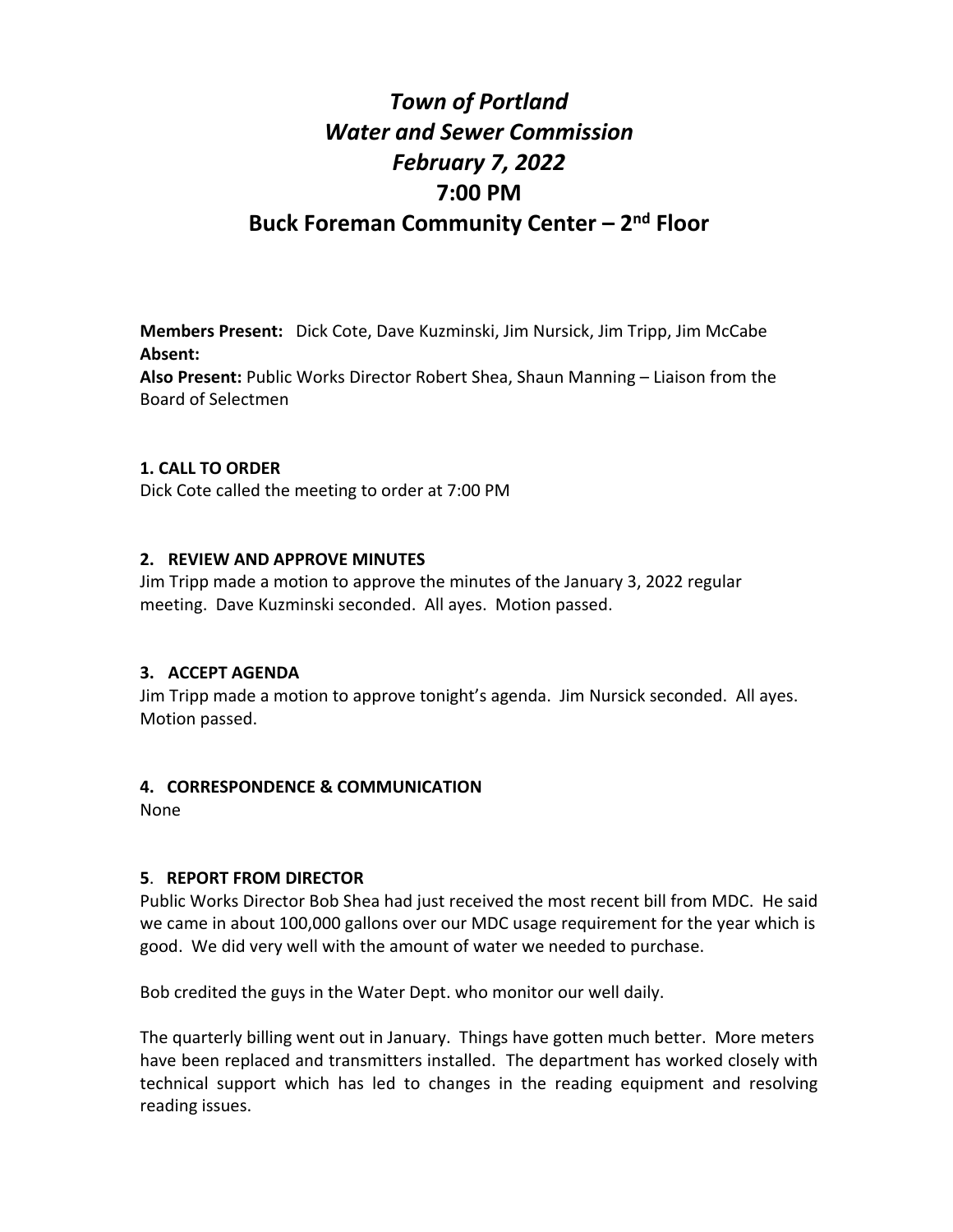Bob said the commission and the Board of Selectmen will need to discuss changing our current reading system and replacing it with a much more updated system which will include digital reading technology, the use of cellular networks and leak detection.

Funding options for the new system were discussed.

Jim Tripp asked about the possibility of using the  $2^{nd}$  payment from the American Rescue Plan expected in June for the new system. He outlined some of the operational benefits.

Bob said the projects funded by the  $1<sup>st</sup>$  payment should go out to bid in the spring.

He reported that vendors on the short list for the additional water source search will present their scope of work and presentations soon. The town must follow state policy on the selection process. The hope is to have a decision by the end of February.

**6**. **OLD BUSINESS**  None

**7**. **NEW BUSINESS** None

### **8. COMMITTEE REPORTS/GENERAL DISCUSSION Discussion Regarding Possible Changes to Meeting Schedule/Time**

A discussion was held about possibly moving the meeting time from 7:00 PM to 6:00 PM or to a different day. Some members said moving the time would bring difficulty due to previously scheduled obligations. Moving it to the second Monday of the month was brought up as an option. No decisions were made. Chairman Dick Cote asked the members to think it over and it would be discussed again at the next meeting.

Chairman Dick Cote asked the members for input regarding cancelling meetings should there be no new information on projects to report.

The commission discussed some of the new and upcoming projects and the importance of meeting monthly for updates. Jim McCabe added that since there is so much going on we need to meet even if it's for a short report or update from the director.

Bob Shea stated that it's important for the Board of Selectmen to be kept updated on the discussions as well.